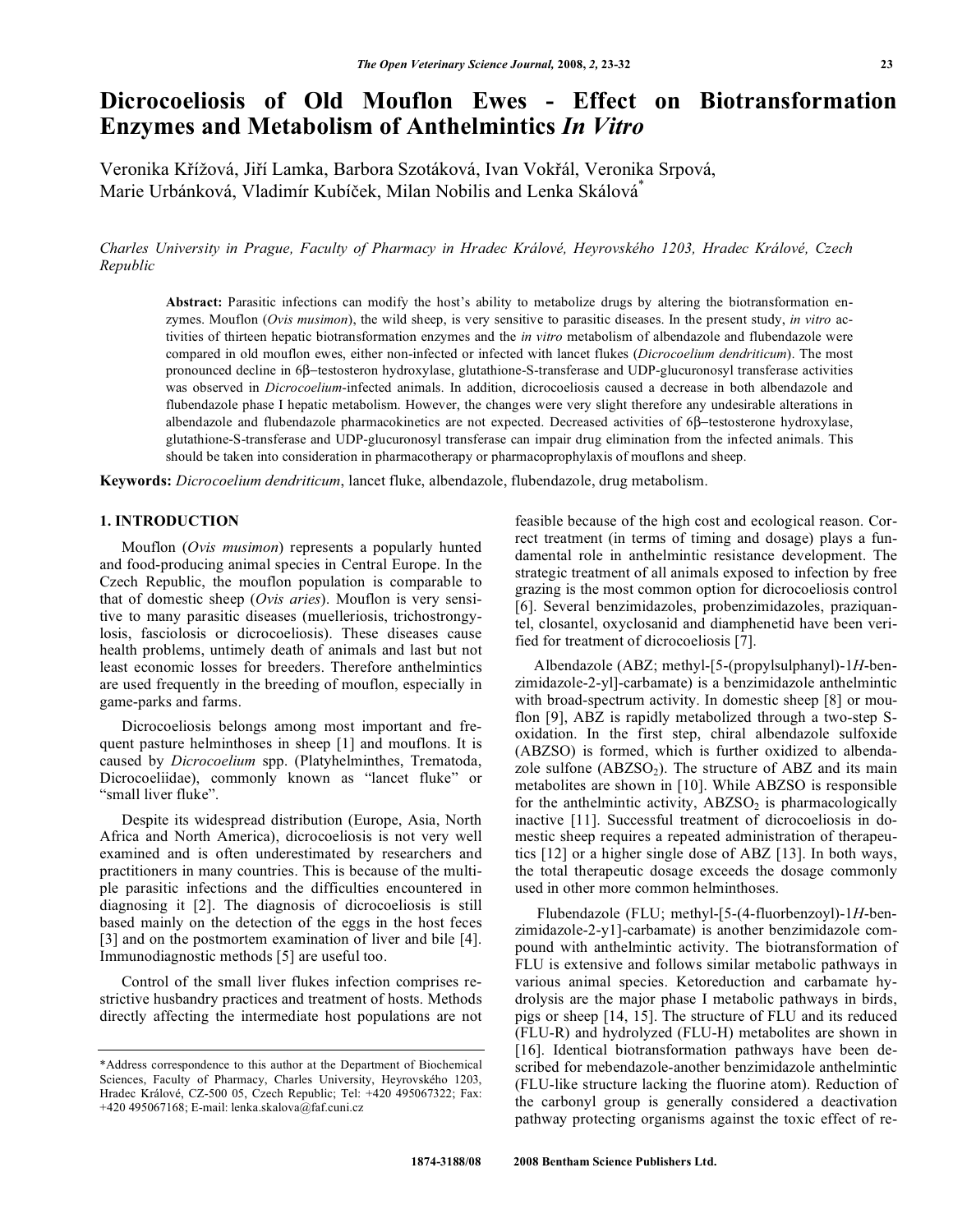active aldehydes and ketones. Because reduced mebendazole lacks any anthelmintic activity [17, 18], FLU reduction probably also represents deactivation. However, no exact information about the anthelmintic activity of reduced flubendazole is available.

 Pathological consequences of dicrocoeliosis may significantly alter the detoxification of anthelmintics due to changes in expression and biotransformation enzyme activities. The present study was focused on the determination and comparison of activities of the main biotransformation enzymes, ABZ and FLU hepatic metabolism in non-infected mouflons and in mouflons with dicrocoeliosis. The aim of this study was to evaluate the pharmacological and toxicological consequences of dicrocoeliosis in the liver tissue of mouflon. Furthermore, ultimate knowledge of drug biotransformation is necessary for a safe consumption of animal products.

#### **2. MATERIALS AND METHODS**

#### **2.1. Chemicals**

 Albendazole was purchased from Sigma-Aldrich (Prague, Czech Republic). Albendazole sulfoxide and albendazole sulfone were obtained from Toronto Research Chemicals Inc. (Toronto, Canada). Flubendazole and its two main metabolites (reduced flubendazole, hydrolysed flubendazole) were provided by Janssen Pharmaceutica (Prague, Czech Republic). All other chemicals (HPLC or analytical grade) were obtained from Sigma-Aldrich.

#### **2.2. Animals and Biological Material**

 Old mouflon ewes (*Ovis musimon*, 5-7 years-old) bred in Janovice and Vlkov game-parks in Czech Republic were used. At the beginning of winter season (2-3 months before the experiment), all mouflons in game-parks were collectively orally treated with ivermectin in order to eliminate the round worms totally, according to our previous experience [19]. The animals were not subjected to any other pharmacological administrations. Animals in the first group (noninfected,  $n = 3$ ) were coprologically negative, and the second group (D-infected,  $n = 4$ ) comprised fluke positive animals (EPG ranged between 480 and 1020 and adult flukes between 150 and 400); measurements carried out as described in [20]. No other endoparasitic infection was detected in the D-infected group. Mouflons were culled according to Czech slaughtering rules for farm animals (stunning, exsanguination) in February and March. The liver of mouflons from both groups were taken out immediately, sliced (1 cm in thickness), washed repeatedly and pressed gently in physiological solution to remove blood and flukes (infected group). Slices of the left liver lobes were cut into smaller pieces and stored in liquid nitrogen during the transport to laboratory. The study was approved by Ethical Committee of Charles University, Czech Republic.

#### **2.3. Preparation of Subcellular Fractions**

 Frozen pieces of liver were thawed at laboratory temperature (up to 15 minutes) and homogenised at the w/v ratio of 1:6 in 0.1 M sodium phosphate buffer, pH 7.4, using a Potter-Elvehjem homogeniser and sonication with Sonopuls (Bandeline, Germany). The microsomal and cytosolic fractions were isolated by fractional ultracentrifugation of the

tissue homogenate in the same buffer. A re-washing step (followed by a second ultracentrifugation) was included at the end of the microsomes preparation procedure. Microsomes, finally resuspended in a buffer containing 20% glycerol (v/v), and cytosol were stored at -80°C. Protein concentrations were assayed using the bicinchoninic acid method according to the Sigma protocol.

## **2.4. Enzyme Assays**

 Each enzyme assay was performed in triplicate for each animal. The amount of organic solvents in the final reaction mixture did not exceed  $0.1\%$  (v/v).

 The cytochrome P450 (CYP1A and 3A), 7 ethoxyresorufin (EROD), 7-methoxyresorufin (MROD) and benzyloxyresorufin (BROD) *O*-dealkylase activities were determined using fluorimetric determination of resorufin [21] at 37°C. Each substrate (dissolved in dimethylsulfoxide, DMSO) was added at a final concentration of  $2.5 \mu M$ . The amount of microsomal protein in the reaction mixture ranged between 0.30-0.35 mg. Assays were conducted using a Perkin-Elmer luminescence spectrophotometer LS 50B,  $\lambda_{\text{EX}}$ =530 nm and  $\lambda_{\text{EM}}$ =585 nm. The product formation was monitored continuously during 3 minutes. The EROD, MROD and BROD activities were calculated using the standard amount-addition technique.

6β-Testosterone hydroxylase activity (6β-TOH), ascribed mainly to CYP3A, was assayed using high performance liquid chromatography (HPLC) [22]. The final concentration of substrate (dissolved in methanol) was 1 mM and the amount of microsomal protein was 1.2-1.4 mg.

 The 7-methoxy-4-trifluoromethylcoumarin demethylase (MFCD) activity and activity of flavine monooxygenases (FMO) were determined as described in our previous study [10].

 The activities of reductases of carbonyl group were tested using the following substrates: 4-pyridincarboxaldehyde, metyrapone (dissolved in redistilled water) and DL-glyceraldehyde (dissolved in dimethylsulfoxide). Activity towards all of these substrates were measured in cytosolic samples, in microsomes were tested only activity towards 4-pyridincarboxaldehyde and metyrapone. The concentrations of substrates were 1 mM (for DL-glyceraldehyde it was 10 mM), concentrations of NADPH were 0.1 mM (0.3 mM for DL-glyceraldehyde). Potassium phosphate buffer pH 6.0 was used. 50  $\mu$ L (10  $\mu$ L for 4-pyridincarboxaldehyde) of enzyme volume (protein content 116-900  $\mu$ g) was added into 1 mL reaction mixture. Spectrophotometric determination (detection wavelength 340 nm, 25°C) of NADPH consumption in the reaction mixture served for the assessment of reductase activities [23-26].

 The enzyme activities for the model substrate 1 acenaphthenol (substrate of aldo/keto reductases/dehydrogenases) were determined using methods described by Palackal *et al.* [25] with modifications. The velocity of substrate dehydrogenation was determined spectrophotometrically by measuring the change in absorbance of the cofactor nicotinamide adenine dinucleotide phosphate oxidized form  $(NADP<sup>+</sup>)$  at 340 nm. The final 1.0 mL system contained 1 mM acenaphthenol dissolved in DMSO (1% of organic sol-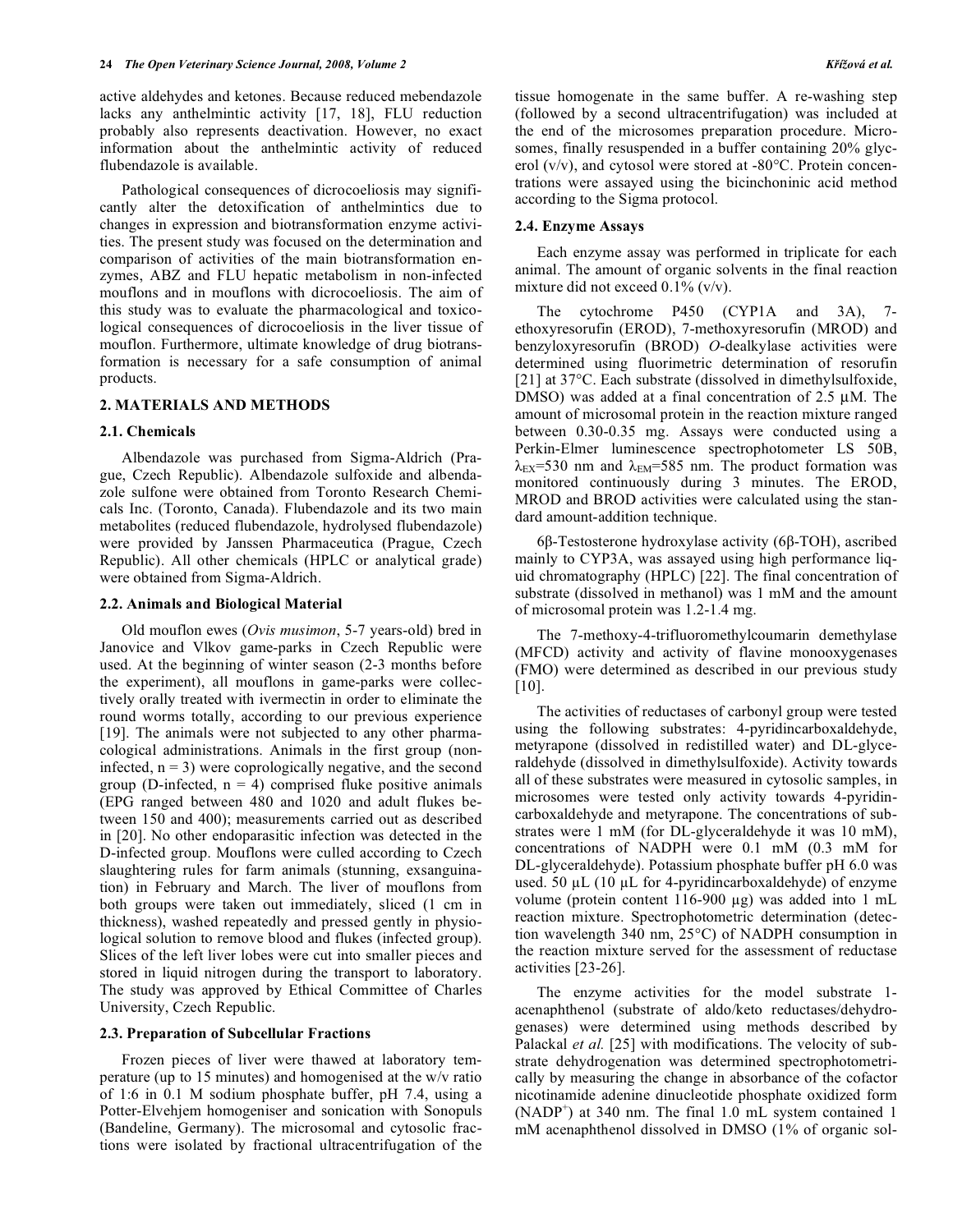vent in final mixture),  $1.0 \text{ mM NADP}^+$ ,  $50 \mu l$  of cytosol and 0.1 M TRIS-HCl buffer (pH 8.9).

 Oracin reductases were assayed as described [27]. Briefly, cytosolic and microsomal fraction  $(100 \mu L)$  were incubated with 0.33 mM oracin and 1 mM NADPH in total buffer volume of 0.3 mL. Incubations (37°C, 30 min) were terminated by cooling and alkalization, the incubates were liquid-liquid extracted into ethyl acetate. The extracts were evaporated to dryness and residues were dissolved in the mobile phase prior to the HPLC injection. The HPLC separation of oracin and dihydrooracin was performed using a 250 x 4mm BDH Hypersil column. The mobile phase was prepared by mixing the buffer (10 mM, hexansulphonane, containing 0.1 M triethylamine, pH 3.27 set by  $H_3PO_4$ ) with acetonitrile (ratio 3:1, v/v). HPLC separation was performed at 25°C with a flow rate of 1.5 mL/min. Dihydrooracin was detected with fluorescence detector using  $\lambda_{EX}$ =340 nm and  $\lambda_{EM}$ =418 nm. Oracin was detected with UV-VIS detector at a detection wavelength of 280 nm.

 The microsomal UDP-glucuronosyltransferase (UGT) activity was assayed following the method by Mizuma *et al.* [28]. Microsomes were preincubated with a Slovasol detergent at 4°C for 20 minutes. The reaction mixture (total volume of 0.1 mL) contained 10  $\mu$ L of microsomes (0.12-0.14 mg of protein), 0.33 mM UDP-glucuronic acid, 166.8 μM *p*nitrophenol (dissolved in re-distilled water) in 0.1 M Tris/HCl buffer (pH 7.4). After 20 minutes of incubation at  $37^{\circ}$ C, the reaction was stopped by addition of 50 µL of  $3\%$ trichloroacetic acid  $(v/v)$ . After shaking and centrifugation (3) min., 5000 rpm), 50  $\mu$ L of the supernatant were mixed with 50 µL of 1M NaOH. The absorbance was measured using a BioRad microplate reader (detection wavelength of 415 nm).

 The cytosolic glutathione-S-transferase (GST) activities were assayed using 1-chloro-2,4-dinitrobenzene as a substrate (dissolved in ethanol). The reaction mixture (total volume 1 mL) contained 10  $\mu$ L of cytosol (0.14-0.18 mg of protein), 1 mM reduced glutathione, 1 mM 1-chloro-2,4 dinitrobenzene in 0.1 M Na-phosphate buffer (pH 6.5). The reaction mixture was shaked and than the absorbance was measured spectrophotometrically at 340 nm four times in minute intervals.

## **2.5. Incubation of Microsomes with ABZ and ABZSO**

 The hepatic microsomal fractions were incubated with either ABZ (0.5-25 M) or *rac*-ABZSO (0.5-25 M). The reaction mixture (total volume of  $0.3$  mL) contained  $100 \mu L$ of microsomal suspension containing 1.1-1.4 mg of proteins, NADPH (1 mM) and 0.1 M Na-phosphate buffer (pH 7.4). The blank samples contained 100  $\mu$ L of 0.1 M sodium phosphate buffer (pH 7.4) instead of microsomes. The incubations were carried out at 37°C for 60 min under aerobic conditions. The product formation was linear up to 60 minutes. The incubation was stopped by cooling and by an addition of  $30 \mu L$  of concentrated ammonium solution. In the next step, 700  $\mu$ L of ethyl acetate were added, shaken (2 min., vortex) and centrifuged  $(3 \text{ min.}, 5 \text{ 000 } \text{ rpm})$ . Six hundred  $\mu$ L of the organic layer were taken up, evaporated using an Eppendorf 5310 concentrator and analysed using HPLC.

# **2.6. Incubation of Microsomes and Cytosol with FLU**

 The cytosolic and microsomal fractions were incubated with FLU  $(0.5\n-25 \mu M)$  under the same conditions as described in paragraph 2.5. The cytosolic fraction contained 1.4 -1.8 mg of proteins in reaction mixture.

# **2.7. HPLC Analysis of ABZ and its Metabolites**

 Achiral HPLC analysis was carried out using a Shimadzu LC-10ADvp solvent delivery module, a Shimadzu SIL-10ADvp autoinjector, a Shimadzu RF-10Axl fluorescence detector ( $\lambda_{EX}$ =290 nm,  $\lambda_{EM}$ =320 nm), a Shimadzu CTO-10ACvp column oven fitted with a LiChroCART 250-3 (Li-Chrospher 60 RP-select B,  $250$  mm  $\times$  3 mm, 5 m) reversephase HPLC column (Hewlett Packard, USA) equipped with LiChroCART 4-4 (LiChrospher 60 RP-select B, 4 mm x 4 mm, 5 m) guard column (Merck, Germany). The mobile phase A consisted of acetonitrile-25 mM potassium phosphate buffer (pH 3.0; 1:2,  $v/v$ ). The flow rate was 0.5 mL/min in isocratic mode. All experiments were carried out at 25°C. Data were processed using the Shimadzu Class VP integrator software, version 6.12 SP2. The compounds were identified according to the retention times of respective reference standards. Under these chromatographic conditions, the retention times were 5.3 min (ABZSO), 7.4 min (AB- $ZSO<sub>2</sub>$ ), and 17.3 min (ABZ).

# **2.8. HPLC Separation of ABZSO Enantiomers**

 During the reverse phase HPLC analysis, the ABZSO fractions were collected into vials. The collected fractions were evaporated to dryness using Eppendorf 5310 concentrator and redissolved in 200 L of 0.2% 2-propanol in water (v/v). The mobile phase B consisted of 2-propanol-0.01 M phosphate buffer solution (pH 6.9; 0.2:99.8, v/v).

 One hundred L of each sample were injected into a Shimadzu HPLC system fitted with a Chiral-AGP column  $(150 \text{ mm} \times 4 \text{ mm}, 5 \text{ m})$ , equipped with Chiral-AGP guard column (10 mm- 4 mm, 5 m; both ChromTech, Hägersten, Sweden). The flow rate of the mobile phase B was 0.9 mL/min. All experiments were carried out at 25°C. This chiral chromatographic method was adapted from that described previously by Delatour *et al*. [8]. The retention time was 6.3 min for (-)-ABZSO and 18.6 min for (+)-ABZSO. The ABZSO enantiomers were determined according to reference above mentioned [8].

# **2.9. HPLC Analysis of FLU and its Metabolites**

 Chromatographic analyses were performed with the same chromatograph and column as described for analysis of ABZ metabolites. The mobile phase was a mixture of acetonitrile and 25 mM potassium phosphate buffer (pH 3.0; 3:7, v/v) delivered at a flow rate of 0.7 mL/min in isocratic mode. The temperature was 25°C. Using the photodiode array detector, chromatograms were recorded at 246 nm and 300 nm (scan 195-380 nm), spectrofluorimetric detector  $(\lambda_{EX} = 290$  nm,  $\lambda_{EM}$ =320 nm). FLU-H, FLU-R, albendazole (I.S.) and FLU were detected with the photodiode array detector. The spectrofluorimetric detector served for improving the sensitivity of FLU-R detection (FLU-H and FLU are not fluorescent). Under these chromatographic conditions, the retention times were 5.2 min (FLU-H), 6.2 min (FLU-R), 17.5 min (ABZ as IS) and 23.3 min (FLU).

# **2.10. HPLC Separation of FLU-R Enantiomers**

 The chromatographic method used for the determination of flubendazole and its two metabolites has been described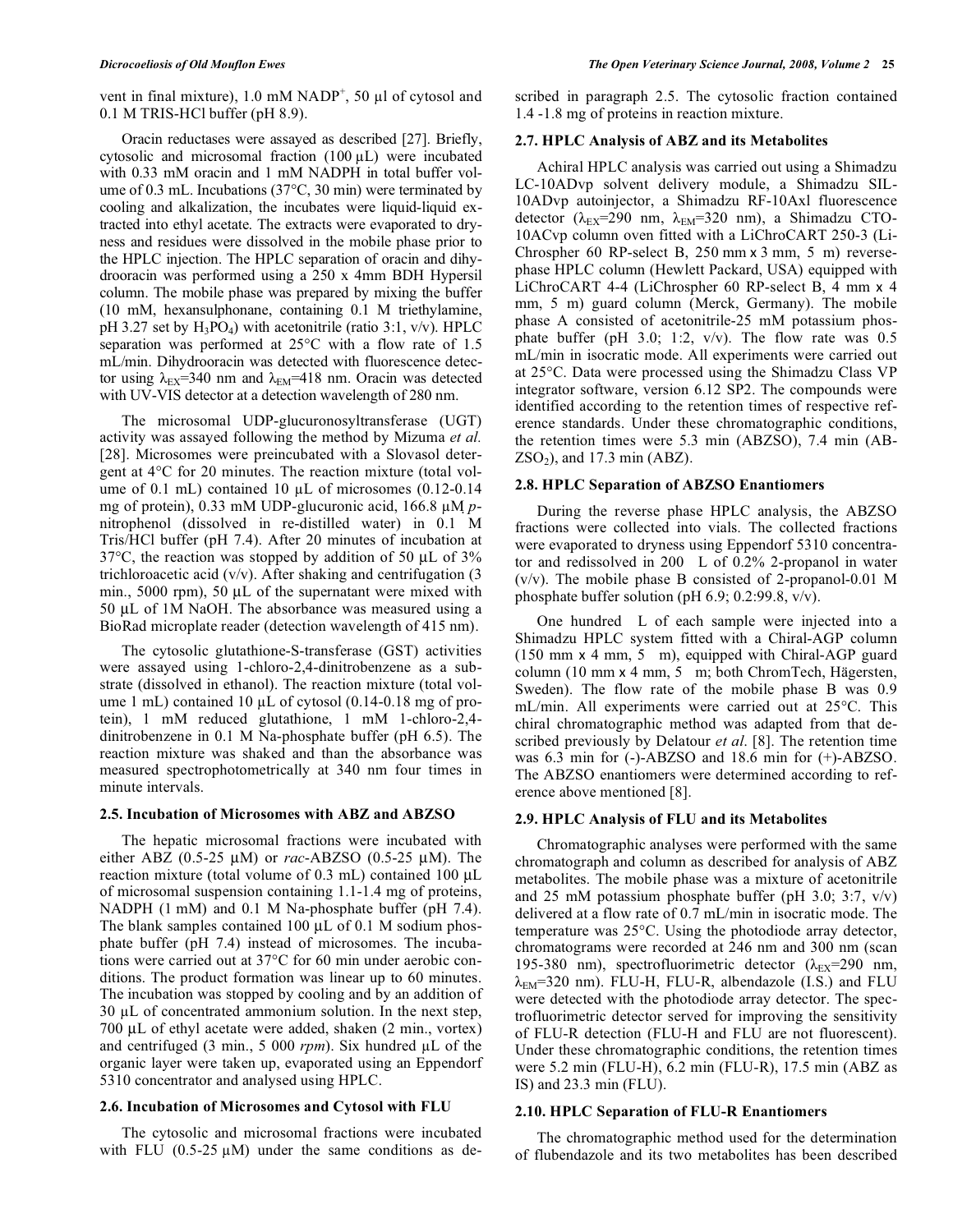previously [16]. The chromatographic system was composed of an SCM1000 solvent degasser, a P4000 quaternary gradient pump, an  $AS3000$  autosampler with a 100  $\mu$ L sample loop, an UV6000 LP photodiode array detector (UV143 PDA) with Light Pipe Technology, an SN4000 system controller and a data station with the ChromQuest 4 analytical software. Daicel chiral column (250 mm x 4.6 mm) packed with Chiralcel OD-R (Daicel Chemical Industries Ltd., Japan) and mobile phase consisting of acetonitrile - 1M aqueous NaClO<sub>4</sub> (4:6, v/v) were employed for chiral chromatographic separations. The flow rate was 0.5 mL/min. UV detection was performed in dual wavelength mode (246 and 300 nm). The retention time was 13.9 min for (-)-FLU-R and 16.5 min for (+)-FLU-R.

#### **2.11. Statistical Analysis**

 Student´s t-test and Mann-Whitney test was used for the statistical evaluation of differences between non-infected animals and animals with dicrocoeliosis. A probability of p 0.05 was considered significant.

# **3. RESULTS**

# **3.1. Effect of dicrocoeliosis on** *In Vitro* **Activities of Hepatic Biotransformation Enzymes**

 Several enzyme activities corresponding to the main isoforms of cytochrome P450 (CYPs) were measured in hepatic microsomes isolated from the non-infected and D-infected animals (Table **1**). Microsomes from the infected animals exhibited lower MROD and MFCD activity when compared with microsomes from the non-infected animals. These changes were only slight and the statistical significance was not proved due to large inter-individual differences. A significant difference was observed in  $6\beta$ -TOH activity: the mean decrease in hepatic microsomes of the infected animals was 42%. Both experimental groups did not differ in other CYP activities (EROD and BROD) that were tested.

 TBSO activity is mainly ascribed to flavine monooxygenases (FMO). The values of TBSO activity in the noninfected and infected mouflons are presented in Table **1**. The TBSO microsomal activities of infected and non-infected mouflons did not differ significantly from each other.

 As for the conjugation enzyme activities, glucuronidation of p-nitrophenol and glutathione-S-transferase activity towards 1-chloro-2,4-dinitrobenzene were assayed. Both activities showed significant decrease in infected mouflons (37% in UGT and 27% in GST, respectively).

 Measured activities towards substrates of reductases/ dehydrogenases are summarized in Table **2**. Slight but significant decrease (16%) in cytosolic acenaphtenol dehydrogenase activity was found in D-infected animals. On the other hand, dicrocoeliosis caused a mild increase in activity of microsomal pyridincarboxaldehyde reductase and cytosolic oracin reductases. The activities of microsomal oracin reductases were almost two-fold higher in the infected group than in the non-infected animals.

# **3.2. Effect of Dicrocoeliosis on** *In Vitro* **Metabolism of ABZ**

 To compare the velocity of ABZ oxidative biotransformation, ABZ (at various concentrations) was incubated with nicotinamide adenine dinucleotide phosphate (NADPH) and hepatic microsomes of non-infected or D-infected mouflons. The concentrations of ABZ, ABZSO and  $ABZSO<sub>2</sub>$  were determined using HPLC (Fig. **1A**,**B**). As ABZSO exists in two enantiomeric forms, a chiral stationary phase was used for the separation of the ABZSO enantiomers. In blank samples (without microsomes), no ABZ metabolite was detected. In mouflon liver, ABZ oxidation was stereospecific, with preferential formation of (+)-ABZSO. Comparing the both experimental groups, an insignificant shift in the ABZSO enantiomeric ratio ((+)-ABZSO/(-)-ABZSO))was observed: from 1.5 in the non-infected animals to 1.7 in the infected animals. In both animal groups, the ABZSO to  $ABZSO<sub>2</sub>$  conversion exhibited practically the same velocity.

 Table **3** shows apparent kinetic parameters (calculated by the GraphPad Prism program, according to Michaelis-Menten kinetics). The apparent kinetic parameters, maximal velocity  $(V'_{max})$  and Michaelis constant  $(K'_m)$ , of the ABZ conversion (both first and second step of sulfoxidation) were significantly lower in the D-infected group than in the noninfected group. Although the reaction of non-infected animals displayed higher maximal velocity, the microsomal metabolizing enzymes from D-infected animals showed

| <b>Table 1.</b> | Specific Activities of Biotransformation Enzymes Tested in Hepatic Microsomes or Cytosole from Non-Infected Mouflons |  |
|-----------------|----------------------------------------------------------------------------------------------------------------------|--|
|                 | or Mouflons with Dicrocoeliosis                                                                                      |  |

| <b>Specific Activity</b>                       | Non-Infected    | Dicrocoelium-Infected |  |
|------------------------------------------------|-----------------|-----------------------|--|
| <b>EROD</b> (pmol/min/mg of proteins)          | $41.2 \pm 1.0$  | $37.3 \pm 8.2$        |  |
| MROD (pmol/min/mg of proteins)                 | $47.9 \pm 12.3$ | $35.5 \pm 16.9$       |  |
| <b>BROD</b> (pmol/min/mg of proteins)          | $11.6 \pm 1.8$  | $13.3 \pm 1.1$        |  |
| MFCD (nmol/min/mg of proteins)                 | $0.40 \pm 0.12$ | $0.27 \pm 0.14$       |  |
| $6\beta$ -TOH (nmol/min/mg of proteins)        | $0.36 \pm 0.11$ | $0.21 \pm 0.08*$      |  |
| TBSO (nmol/min/mg of proteins)                 | $2.01 \pm 0.53$ | $2.04 \pm 037$        |  |
| pn-UGT (nmol/min/mg of proteins)               | $7.13 \pm 0.59$ | $4.52 \pm 0.76*$      |  |
| $\operatorname{GST}$ (µmol/min/mg of proteins) | $0.72 \pm 0.12$ | $0.53 \pm 0.14*$      |  |

Data represent the mean ± SD from 3 non-infected animals and 4 D-infected animals. Each sample was made in triplicate (n=9, resp.12). \*Significant difference (p < 0.05) between non-infected and D-infected animals.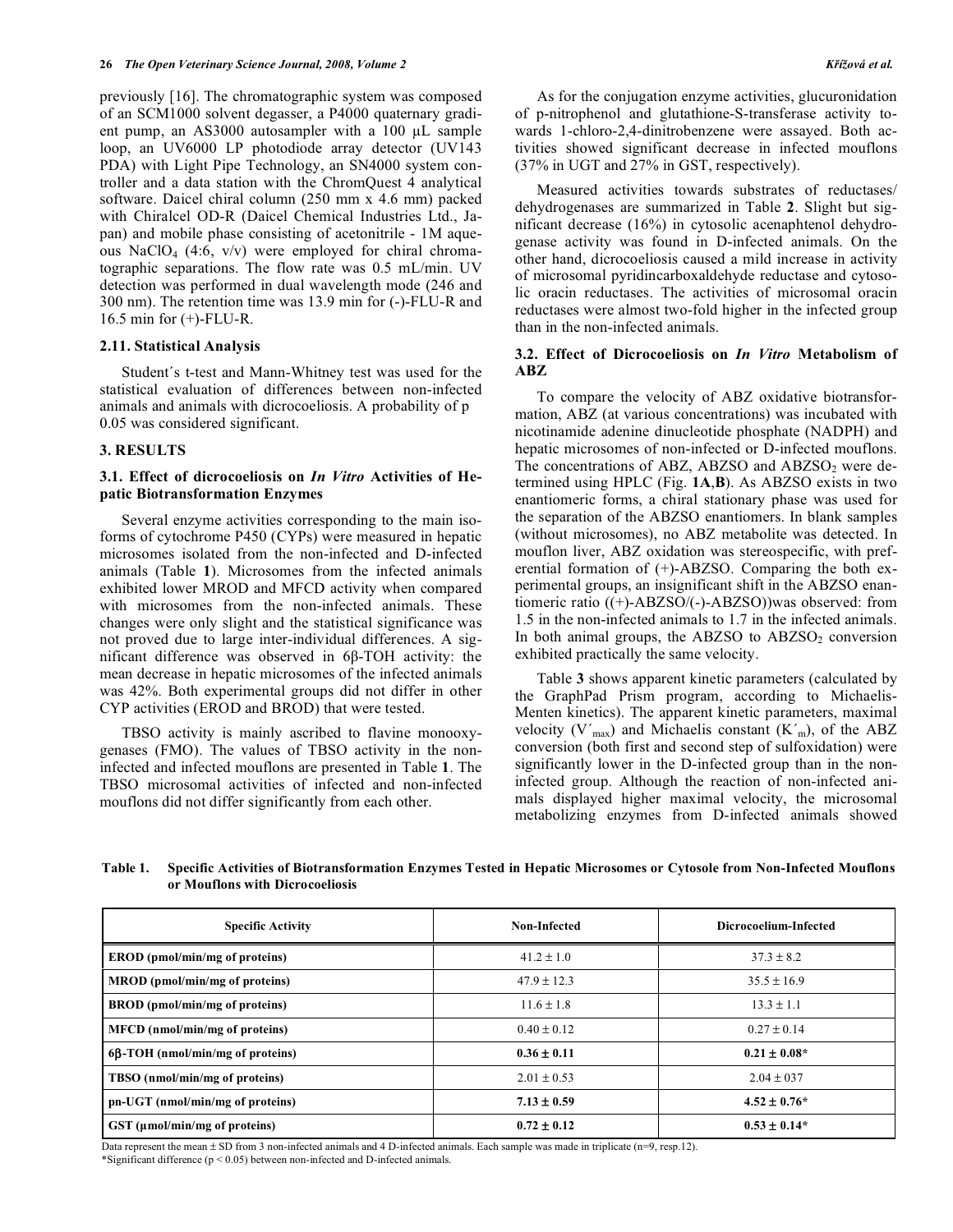# **Table 2. Specific Activities (nmol/min/mg of Proteins) of Reductases/Dehydrogenases Tested in Hepatic Microsomes or Cytosol from Non-Infected Mouflons or Mouflons with Dicrocoeliosis**

|                         | <b>Specific Activity [nmol/min/mg of Protein]</b> |                  |                   |                   |  |
|-------------------------|---------------------------------------------------|------------------|-------------------|-------------------|--|
| <b>Substrate</b>        | Cytosol                                           |                  | <b>Microsomes</b> |                   |  |
|                         | Non-Infected                                      | <b>Infected</b>  | Non-Infected      | <b>Infected</b>   |  |
| DL-glyceraldehyde       | $0.33 \pm 0.02$                                   | $0.32 \pm 0.05$  | ND                |                   |  |
| 4-pyridincarboxaldehyde | $0.89 \pm 0.03$                                   | $0.90 \pm 0.14$  | $0.20 \pm 0.04$   | $0.23 \pm 0.04*$  |  |
| 1-acenaphthenol         | $1.50 \pm 0.33$                                   | $1.27 \pm 0.24*$ | ND                |                   |  |
| metyrapon               | nd                                                |                  | $0.08 \pm 0.05$   | $0.09 \pm 0.03$   |  |
| oracin                  | $0.6 \pm 0.02$                                    | $0.7 \pm 0.09*$  | $0.006 \pm 0.001$ | $0.01 \pm 0.005*$ |  |

Data represent the mean ± SD from 3 non-infected animals and 4 D-infected animals. Each sample was made in triplicate (n=9, resp.12).

ND: Not determined.

nd: Not detected. \*Significant difference (p < 0.05) between non-infected and D-infected animals.



Fig. (1). Velocity of formation of ABZSO (A) or ABZSO<sub>2</sub> (B) in dependence of substrate ABZ concentration in hepatic microsomes from non-infected mouflons and mouflons with dicrocoeliosis. Mixtures of microsomes from 3 non-infected animals and 4 D-infected animals were used. Each sample was made in triplicate.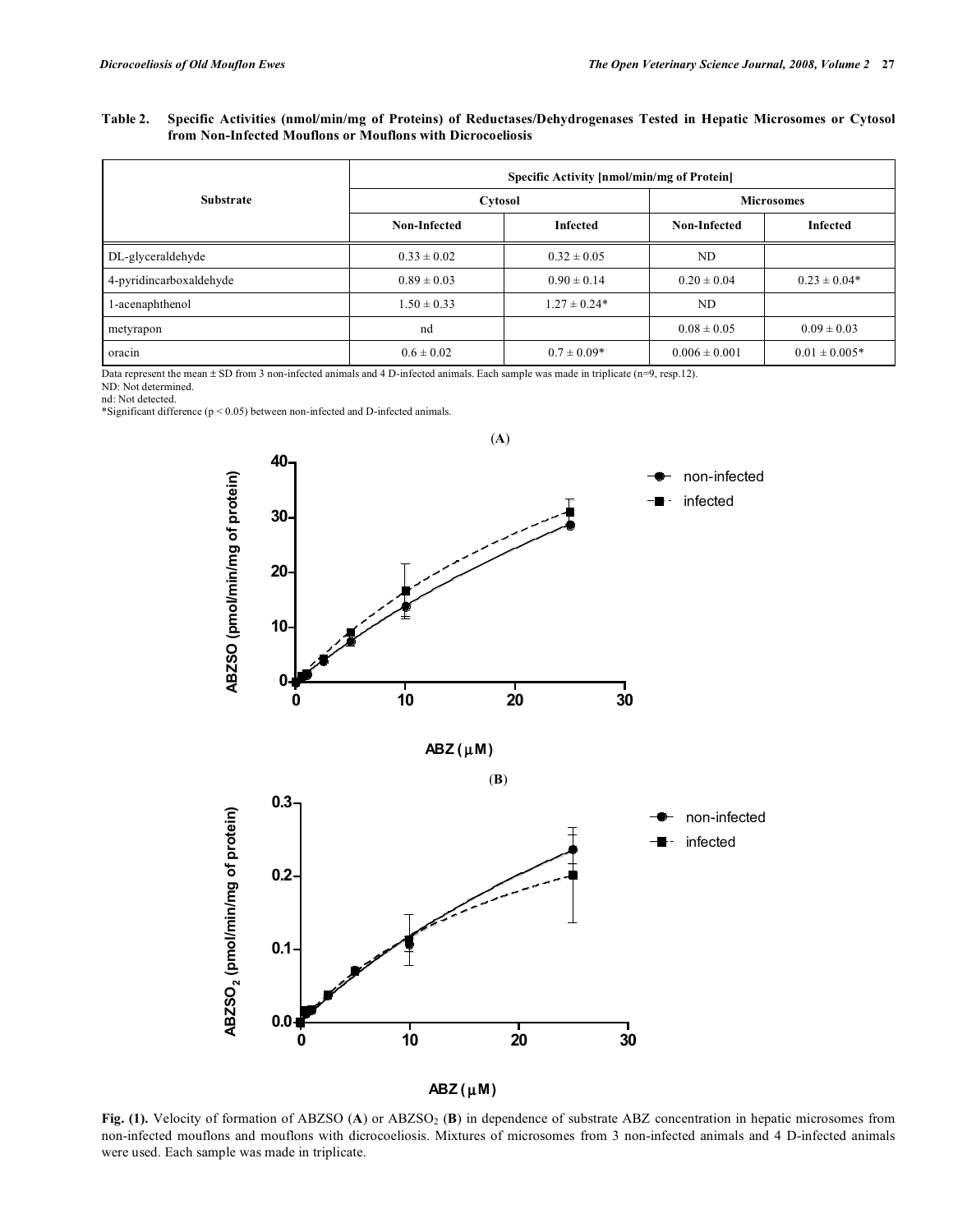Table 3. Apparent Kinetic Parameters V'<sub>max</sub> (nM/min) and K'<sub>m</sub> ( $\mu$ M) of ABZ, ABZSO, and FLU Biotransformation Determined **in Hepatic Microsomes (m) and Cytosole (c) of Non-Infected Mouflons and Mouflons with Dicrocoeliosis** 

| <b>Substrate</b> | Localisation | Reaction                                    | <b>Parameters</b> | Non-Infected      | Infected           |
|------------------|--------------|---------------------------------------------|-------------------|-------------------|--------------------|
| ABZ              | m            | $ABZ \rightarrow ABZSO$                     | $V'_{max}$        | $458.0 \pm 13.5$  | $323.1 \pm 19.1^*$ |
|                  |              |                                             | $K{'}_m$          | $63.5 \pm 2.5$    | $37.6 \pm 3.3*$    |
|                  |              |                                             |                   |                   |                    |
|                  |              | $ABZ \rightarrow (ABZSO) \rightarrow ABZSO$ | $V'_{max}$        | $3.2 \pm 0.9$     | $1.7 \pm 0.4*$     |
|                  |              |                                             | $K'_m$            | $51.4 \pm 15.1$   | $23.5 \pm 2.7^*$   |
| ABZSO            | m            | $ABZSO \rightarrow ABZSO$                   | $V'_{max}$        | $9.0 \pm 1.4$     | $9.1 \pm 2.5$      |
|                  |              |                                             | $K'_m$            | $30.2 \pm 7.5$    | $35.7 \pm 14.3$    |
| FLU              | $\mathbf{c}$ | $FLU \rightarrow FLU-R$                     | $V'_{max}$        | $388.0 \pm 103.9$ | $238.4 \pm 36.2^*$ |
|                  |              |                                             | $K'_m$            | $45.4 \pm 17.2$   | $31.8 \pm 7.5$     |
|                  |              |                                             |                   |                   |                    |
|                  | m            | $FLU \rightarrow FLU-R$                     | $V'_{max}$        | $7.7 \pm 0.5$     | $6.6 \pm 0.8$      |
|                  |              |                                             | $K'_m$            | $15.6 \pm 2.2$    | $25.7 \pm 4.9^*$   |

higher substrate affinity. The velocity of ABZSO formation was considerably higher compared with  $ABZSO<sub>2</sub>$  formation.

 No metabolites were detected in the cytosolic incubations with either ABZ or ABZSO.

# **3.3. Effect of Dicrocoeliosis on** *In Vitro* **Metabolism of ABZSO**

 To study the ABZSO sulfoxidation in the microsomal incubations, *rac-*ABZSO was used as a substrate. In blank samples (without microsomes), no ABZSO metabolite was detected and no changes of ABZSO enantiomeric ratio were found. No difference in the velocity of  $ABZSO<sub>2</sub>$  formation in the microsomal incubations of D-infected and non-infected mouflons was observed (Fig. **2**). Also the kinetic parameters remained unchanged (see Table 3). The conversion of AB-ZSO to ABZ was not detected.

# **3.4. Effect of Dicrocoeliosis on** *In Vitro* **Metabolism of FLU**

 For the study of FLU biotransformation, FLU (at various concentrations) was incubated with NADPH and each of hepatic subcellular fractions of non-infected or infected mouflons. The concentration of FLU and its metabolites was determined using HPLC. Only one metabolite, FLU-R, was detected. Comparing both groups, the velocities of FLU-R formation were similar and a significant difference was observed at higher substrate concentrations only (Fig. **3A**,**B**). As FLU-R exists in two enantiomeric forms, a chiral stationary phase was used for their separation. In the *in vitro* incubation of cytosol with FLU, (+)-FLU-R was the prevailing enantiomer and only traces of (-)-FLU-R were detected. In microsomal incubations, the extent of FLU-R formation was significantly lower than in cytosol. The maximal FLU-R formation velocity in cytosole differed significantly between the non-infected and the infected animals: the FLU metabo-



**Fig. (2).** Velocity of formation of ABZSO<sub>2</sub> in dependence of substrate *rac*-ABZSO concentration in hepatic microsomes from non-infected mouflons and mouflons with dicrocoeliosis. Mixtures of microsomes from 3 non-infected animals and 4 D-infected animals were used. Each sample was made in triplicate.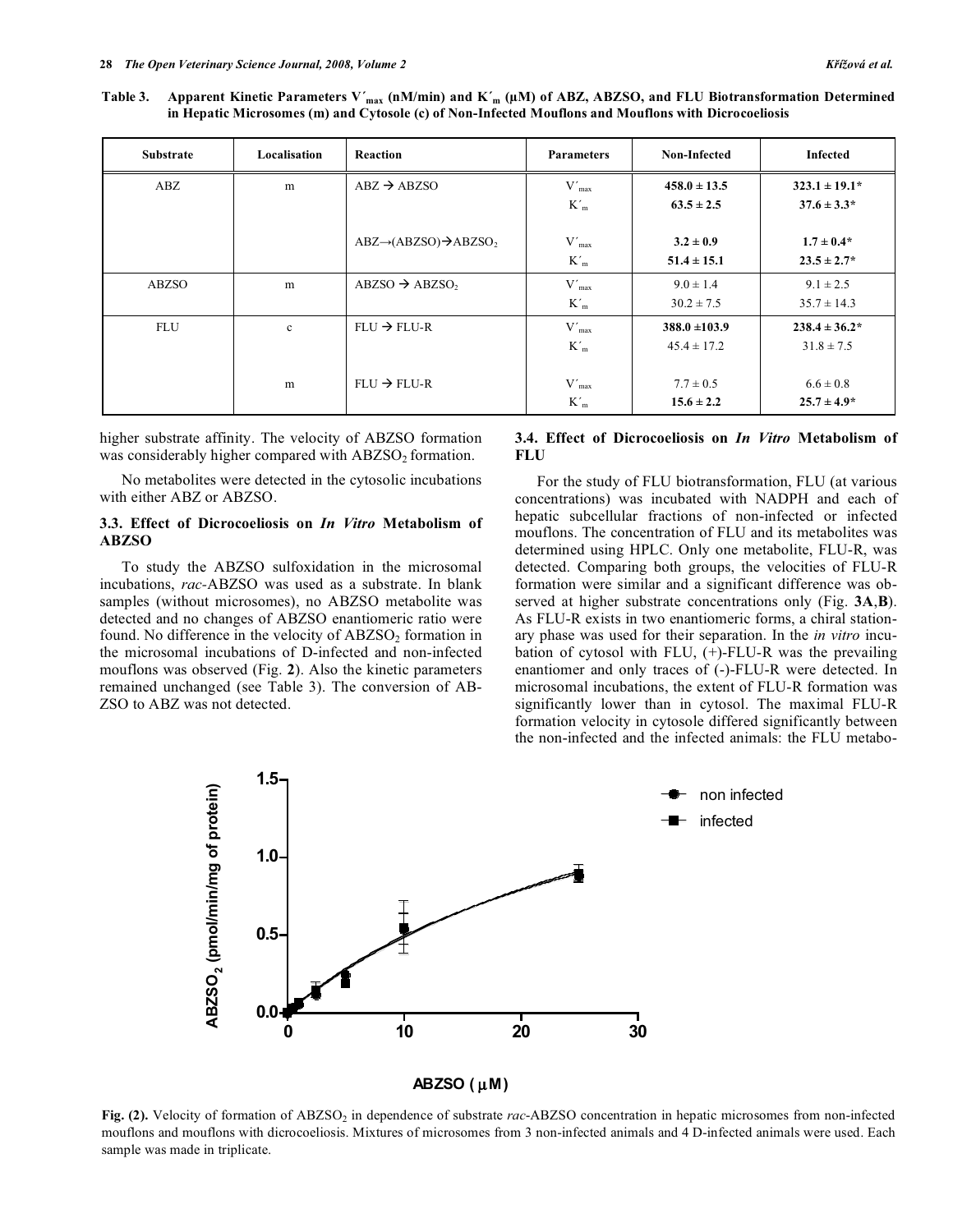lization in the infected group was less intensive (see Table **3**).

# **4. DISCUSSION**

 Parasitic infections can modify host's ability to metabolize drugs by altering the biotransformation enzymes, and these changes may have various pharmacological, toxicological or physiological consequences. As drug metabolism occurs predominantly in the liver, those parasites that occupy sites in this organ, such as *Fasciola* spp*.* or *Dicrocoelium*  spp., tend to be the ones with the greatest effects on the host's ability to metabolize drugs. These effects can modify the host's response to substances unrelated to the infection and to drugs that are administered under a chemotherapeutic regime. However, most pharmacokinetic and biotransformation studies have been performed in healthy animals and a potential of infection to change the condition of the organism has not been considered [29, 30].

 Regarding parasitism, a significant decrease in the activities of all drug metabolizing enzymes in the infected animals was proposed [31]. Later studies revealed that the effect of parasitism is not very unambiguous. Although in rats the single infection caused by *Fasciola hepatica* decreased all activities of drug metabolizing enzymes that were tested, most of these activities did not change under repetitive fluke infections. Moreover, CYP3A and CYP1A activities increased [32]. In sheep, *Fasciola hepatica* infection (single or bi-infection) downregulated the CYP3A expression and activity in hepatic microsomes, but the GST activity in hepatic cytosol remained unchanged [33, 34]. *Schistosoma mansoni* infection increased the production of aflatoxin B-1 metabolites formed by the action of human microsomal monooxygenases [35]. Moreover, *Schistosoma mansoni* infection caused a significant enhancement of CYP1A activity in the liver microsomes in mice [36, 37]. On the other hand, alterations of murine hepatic CYPs in early (acute) *Schistosoma* 



 $FLU(\mu M)$ 

**Fig. (3).** Velocity of formation of FLU-R in dependence of substrate FLU concentration in hepatic cytosol (**A**) and microsomes (**B**) from non-infected mouflons and mouflons with dicrocoeliosis. Mixtures of cytosole from 3 non-infected animals and 4 D-infected animals were used. Each sample was made in triplicate.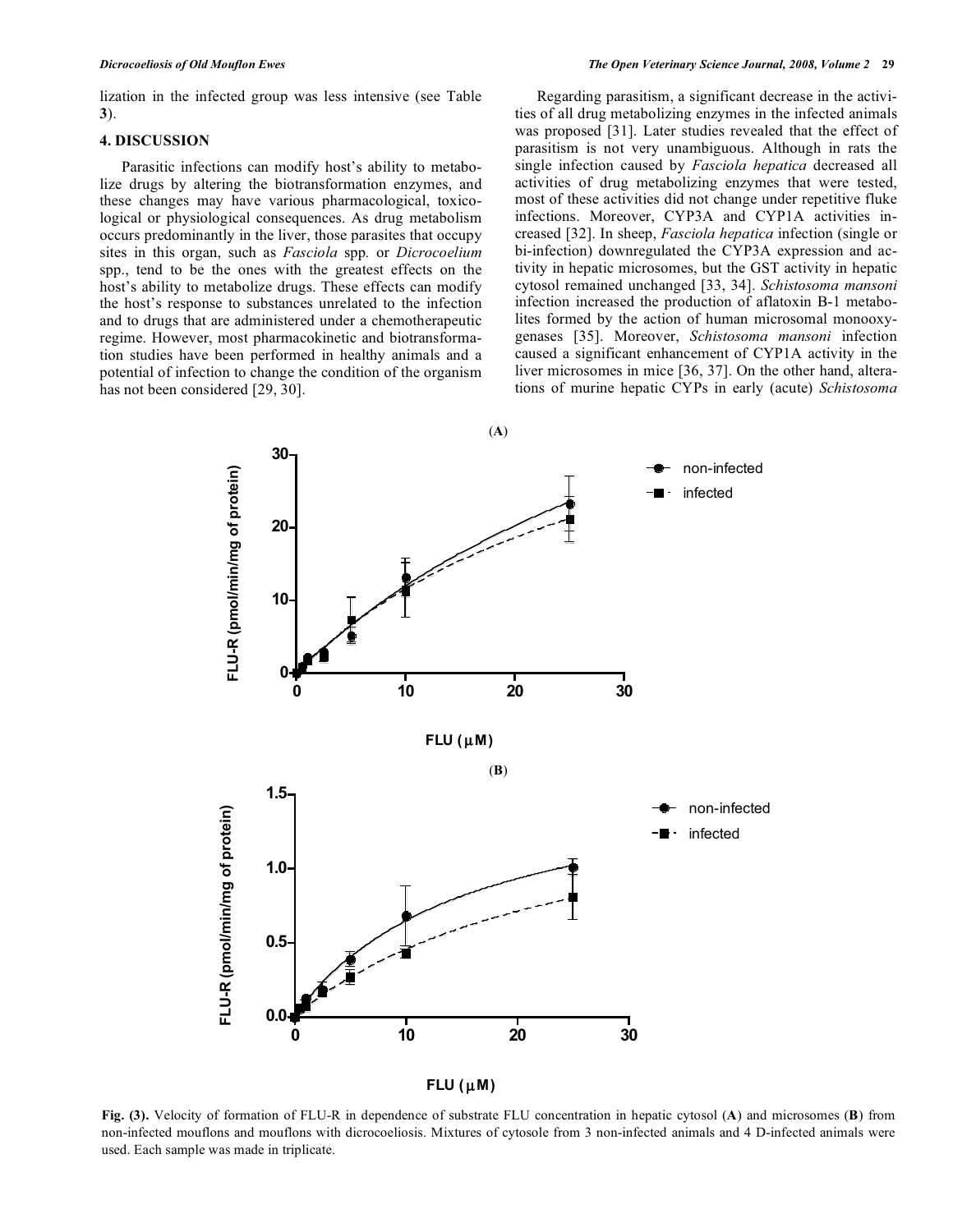*mansoni* infection were mild, or even nonexistent [38]. Infection of mice with low levels of *Schistosoma mansoni* cercariae increased GST activity while severe infection significantly diminished such activity [39].

 Not only the extent of parasitoses, but also the age and sex of animals and the duration of parasitoses may affect the changes in biotransformation enzymes evocated by parasitic infection. With respect to these facts, two consecutive studies comparing the metabolism of anthelmintics and biotransformation enzyme activities in animals with dicrocoeliosis and in the non-infected ones were carried out. In our previous study [10], young (11-13 months old) mouflon rams were used while in the present study, two groups of old mouflon ewes - non-infected and D-infected-were compared. In young mouflons only two enzyme activities were significantly affected by dicrocoeliosis (increased TBSO activity and decreased GST activity) but in old mouflons further changes in enzyme activities caused by the long term exposure to parasitic diseases were observed.

 In the present study, cytochromes P450, flavin monooxygenases, reductases/dehydrogenases and conjugation enzymes which participate in biotransformation of ABZ, AB-ZSO and FLU were investigated. Comparing the oxidising enzymes activities in both experimental groups of old mouflons, a significant decrease in  $6\beta$ -TOH activity, corresponding mainly to the activity of CYP3A, was observed. In our previous study, dicrocoeliosis did not affect this activity in young animals. On the other hand, dicrocoeliosis did not cause the changes in TBSO activity (corresponding mainly to FMO) in old mouflons while in young infected mouflons a significant increase in TBSO activity was found. In old mouflons with dicrocoeliosis, the UGT as well as GST activities significantly decreased. The reduction in GST and UGT activities could cause a significant decrease in biotransformation of drugs which are predominantly metabolized by conjugation with glutathione or glucuronic acid. It may result in a slowdown in drug elimination, in prolonged drug presence in the body, thus increasing the risk of animal products drug contamination. This fact should be considered during the pharmacotherapy of infected food-producing animals.

 Only slight differences were found when reductase/dehydrogenase activities in non-infected and D-infected animals were compared. An increase in conversion of oracin to dihydrooracin was observed in both subcellular fractions from D-infected animals as well as the activity of microsomal reductases towards 4-pyridincarboxaldehyde. A significant decrease in activities of acenaftenol dehydrogenases was observed in cytosol from the infected animals (compared with the non-infected animals). Such changes in expression and activity of the biotransformation enzymes may be caused by toxic effects of parasite excretion products or inflammation mediators.

 From the pharmacological point of view, the study of the effect of parasitism directly on biotransformation of antiparasitic drugs is particularly important. In gerbils infected by *Echinococcus granulosus*, a higher plasma concentration of ABZSO<sub>2</sub> after ABZ administration and an increased ABZ sulfoxidation in hepatic microsomes were found (compared with the control animals) [40]. On the other hand, a significant decrease in ABZ sulfonation during experimental fascioliosis in sheep *in vivo* as well as *in vitro* was reported [41]. In our experiments, with ABZ as a substrate, dicrocoeliosis reduced the apparent maximal velocity  $(V'_{max})$  of ABZSO and  $ABZSO<sub>2</sub>$  formation in incubations with microsomes. Generally, the first step of ABZ oxidation (sulfoxidation) proceeded much faster than the second step (sulfonation). The ABZ sulfoxidation is carried out by the FMO and CYP3A while sulfonation is catalyzed by CYP1A. Thus after the administration of ABZ to animals, the anthelmintically active ABZSO arises quickly and is only slowly metabolized by CYP1A to the anthelmintically inactive AB- $ZSO_2$ . V'<sub>max</sub> of the ABZSO to ABZSO<sub>2</sub> conversion was the same in non-infected animals as in fluke infected animals.

 Stereospecificity of ABZ biotransformation was studied because two different enantiomeric forms of ABZSO, namely,  $(-)$ -ABZSO and  $(+)$ -ABZSO, may be formed by liver microsomes. Multiple enzymes participate in ABZSO enantiomer formation: CYP3A generates mainly  $(-)$ -ABZSO while the FMO produce  $(+)$ -ABZSO [10]. In domestic sheep and mouflon, (+)-ABZSO formation predominates [42, 43]. In our experiments, the (+)-ABZSO/(-)-ABZSO ratio shifted from 1.5 in the non-infected animals to 1.7 in the D-infected animals. This shift was probably caused by a decrease in (-)- ABZSO formation due to a lowered CYP3A activity. This result is in a good agreement with the decreased  $6\beta$ -TOH activity found.

 Ketoreduction and carbamate hydrolysis represent the major phase I metabolic pathways of FLU in all species investigated [14]. Although no exact information about anthelmintic activity of FLU metabolites is available, reduction as well as hydrolysis of FLU probably results in its deactivation. In our *in vitro* study, only FLU-R was detected after incubation of hepatic subcellular fractions with FLU. In contrast, formation of both FLU metabolites (FLU-R, FLU-H) was described after intravenous or intraruminal administration of FLU to sheep [15]. Hydrolytic activity toward FLU may occur in tissues such as blood, plasma, lungs and kidney. Particularly the ruminal microflora is very active in hydrolytic metabolic reactions and may contribute to the FLU conversion into FLU-H. Formation of FLU-R occurred mainly in cytosolic samples and this reaction is almost highly stereospecific with  $(+)$ -FLU-R dominance. The velocity of FLU reduction was slightly (but significantly) lower in the D-infected animals compared with the non-infected animals.

The apparent maximal velocities  $(V'_{max})$  of product formation were lower in infected than non-infected animals in all enzymatic reactions tested. The apparent Michaelis constants  $(K<sub>m</sub>)$  were also decreased due to infection.  $K<sub>m</sub>$ changes may indicate an alteration in proportional participation of anthelmintics metabolising enzymes in microsomal and cytosolic multienzymatic systems. As both kinetic parameters similarly decreased, dicrocoeliosis did not affect the intrinsic clearance  $(V'_{max} / K'_{m})$  and thus a similar extent of biotransformation may be expected in the infected as well as non-infected animals.

# **5. CONCLUSION**

 Dicrocoeliosis in mouflons caused only slight (not pharmacologically important) changes in ABZ and FLU hepatic biotransformation. However, activities of both tested conjugation enzymes, namely glutathione-S-transferase and UDP-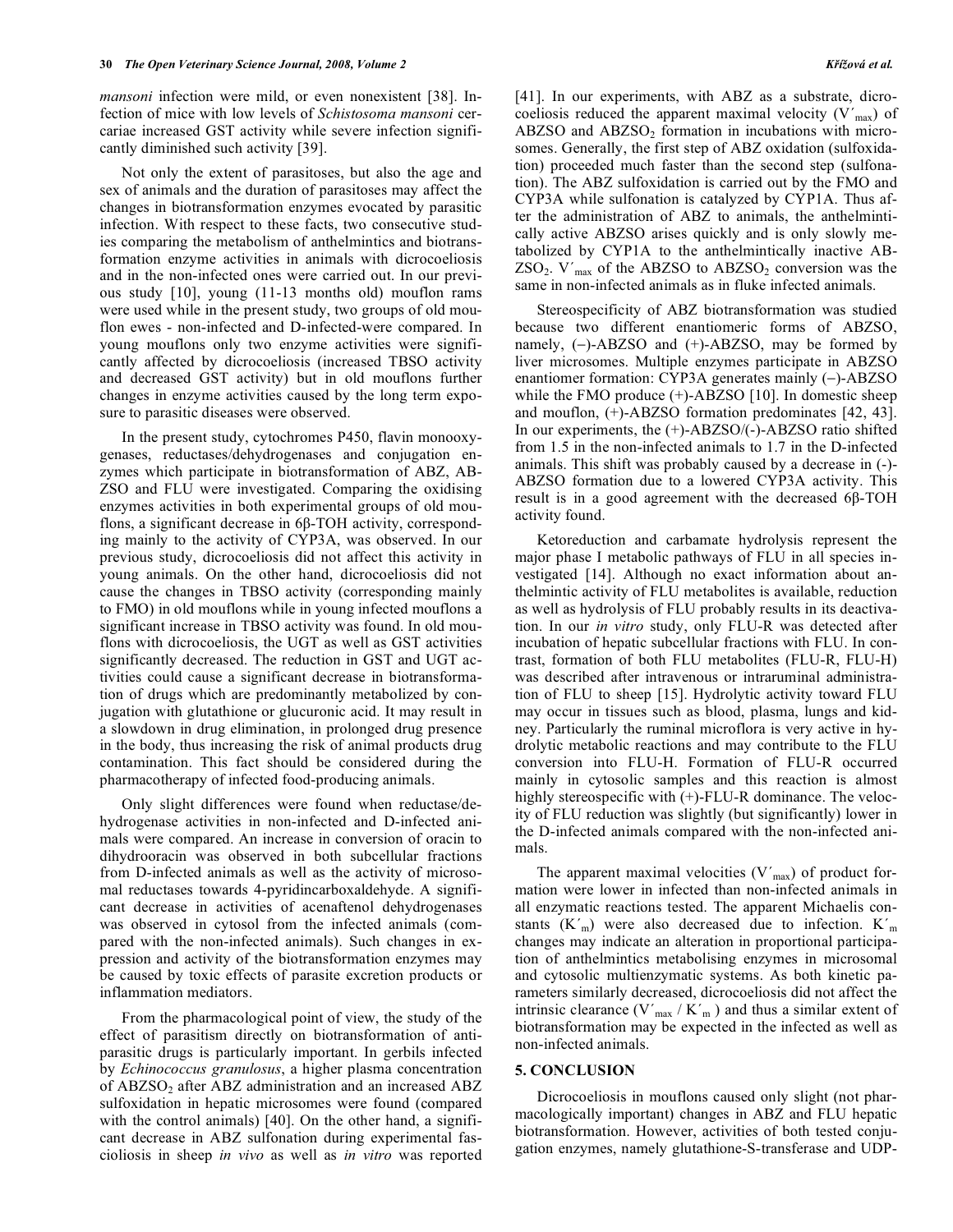glukuronosyl transferase, were significantly decreased in infected mouflon ewes. This fact can be problematic because of the potential to impair elimination of many drugs, and should be taken into consideration in pharmacotherapy and pharmacoprophylaxis. Mouflon and domestic sheep are genetically very close. Genetic data provided a strong evidence for domestification of sheep from several mouflon subgroups [44]. Therefore the experimental data found in mouflon should be also valid for domestic sheep.

# **ACKNOWLEDGEMENT**

 Financial support of this project was provided by Grant Agency of Czech Republic, Grant No. 524/07/0611.

# **REFERENCES**

- [1] Hiepe T. Helminth control in sheep and goat flocks (in German, abstract in English). Tierarztlische Praxis 1994; 22: 29-34.
- [2] Otranto D, Traversa D. A review of dicrocoeliosis of ruminants including recent advances in the diagnosis and treatment. Vet Parasitol 2002; 107: 317-335.
- [3] Campo R, Manga-González MY, González-Lanza C. Relationship between egg output and parasite burden in lambs experimentally infected with different doses of *Dicrocoelium dendriticum* (Digenea). Vet Parasitol 1999; 87: 139-149.
- [4] Braun U, Wolfensberger R, Hertzbrg H. Diagnosis of liver flukes in cows - a comparison of the findings in the liver, in the feces, and in the bile. Schweizer Archiv fur Tierheilkunde 1995; 137: 438- 444.
- [5] Jithendran KP, Vaid J, Krishna L. Comparative evaluation of agar gel precipitation, counter immunoelectrophoresis and passive haemagglutination tests for the diagnosis of *Dicrocoelium dendriticum* infection in sheep and goats. Vet Parasitol 1996; 61: 151-156.
- [6] Otranto D, Traversa D. Dicrocoeliosis of ruminants: a little known fluke disease. Trends Parasitol 2003; 17: 12-15.
- [7] Lamka J, Kří ová V, Cvilink V, et al. A single adulticide dose of albendazole induces cytochromes P4501A in mouflon (*Ovis musimon*) with dicrocoeliosis. Vet Med 2007; 52: 343-352.
- [8] Delatour P, Benoit E, Garnier F, Besse S. Chirality of the sulphoxide metabolites of fenbendazole and albendazole in sheep. J Vet Pharmacol Therap 1990; 13: 361-366.
- [9] Velík J, Baliharová V, Szotáková B, Wsól V, Lamka J. Stereospecific biotransformation of albendazole in mouflon and rat isolated hepatocytes. J Vet Pharmacol Therap 2003; 26: 297-302.
- [10] Skálová L, Kí ová V, Cvilink V, *et al*. Mouflon (*Ovis musimon*) dicrocoeliosis: Effect of parasitosis on the activities of biotransformation enzymes and albendazole metabolism in liver. Vet Parasitol 2007; 146: 254-262.
- [11] Moreno L, Echevarria F, Muñoz F, *et al.* Dose-dependent activity of albendazole against benzimidazole-resistant nematodes in sheep: relationship between pharmacokinetics and efficacy. Exp Parasitol 2004a; 106: 150-157.
- [12] Cordero Del Campillo M, Rojo Vázquez FA, Diez Bañoz P, Chaton-Schaffner M. Albendazole efficiency against a natural *Dicrocoelium dendriticum* infestation in sheep. Rev Med Vet 1982; 133: 41-49.
- [13] Schuster R, Hiepe T. The treatment of dicrocoeliosis in sheep. Monat Veterinarmed 1993; 48: 657-661.
- [14] http://www.emea.europa.eu/pdfs/vet/mrls/3312806en.pdf [consulted 10<sup>th</sup> December 2007].
- [15] Moreno L, Alvarez L, Mottier L, Virkel G, Sanchez Bruni S, Lanusse C. Integrated pharmacological assessment of flubendazole potential for use in sheep: disposition kinetics, liver metabolism and parasite diffusion ability. J Vet Pharmacol Therap 2004b; 27: 299-308.
- [16] Nobilis M, Jira T, Lísa M, *et al*. Achiral and chiral highperformance liquid chromatographic determination of flubendazole and its metabolites in biomatrices using UV photodiode-array and mass spectrometric detection. J Chromatogr A 2007; 1149: 112- 120.
- [17] Prieto JG, Justel A, Del Estal JL, Barrio JP, Alvarez AI. Comparative study on gastric absorption of Albendazole and mebendazole in rats. Comp Biochem Physiol 1991; 100C: 397-400.
- [18] Dayan AD. Albendazole, mebendazole and praziquantel. Review of non-clinical toxicity and pharmacokinetics. Acta Tropica 2003; 86: 141-159.
- [19] Lamka J, Pe ka R, Kulichová E, Ure ová J, Vondřejc M. Anthelmintic efficacy of orally administered ivermectin against nematodes of mouflon (*Ovis musimon*). Acta Vet Brno 1996; 65: 225- 228.
- [20] Cringoli G, Rinaldi L, Veneziano V, Capelli G, Scala A. The influence of flotation solution, sample dilution and the choice of McMaster slide area (volume) on the reliability of the McMaster technique in estimating the faecal egg counts of gastrointestinal strongyles and *Dicrocoelium dendriticum* in sheep. Vet Parasitol 2004; 123: 121-131.
- [21] Weaver RJ, Thompson S, Smith G, *et al*. A comparative study of constitutive and induced alkoxyresorufin O-dealkylation and individual cytochrome P450 forms in cynomolgus monkey *Macaca fascicularis*, human, mouse, rat and hamster liver microsomes. Biochem Pharmacol 1994; 47: 763-773.
- [22] Reinerinck EMJ, Doorn L, Jansen EHJM, Van Iersel AAJ. Measurement of enzyme activities of cytochrome P-450 isoenzymes by high-performance liquid chromatographic analysis of products. J Chromatogr 1991; 553: 233-241.
- [23] Felsted RL, Bachur NR. Mammalian carbonyl reductases. Drug Met Rev 1980; 11: 1-60.
- [24] Maser E, Oppermann UC. Role of type-1 11beta-hydroxysteroid dehydrogenase in detoxification processes. Eur J Biochem 1997; 249: 365-369.
- [25] Palackal NT, Lee SH, Harvey RG, Blair IA, Penning TM. Activation of Polycyclic Aromatic Hydrocarbon *trans*-dihydrodiol proximate carcinogens by human aldo-keto reductase (AKR1C) enzymes and their functional overexpression in human lung carcinoma (A549) cells. J Biol Chem 2002; 277: 24799-24808.
- [26] Ohara H, Miyabe Y, Deyashiki Y, Matsura K, Hara A. Reduction of drug ketones by dihydrodiol dehydrogenases, carbonyl reductase and aldehyde of human liver. Biochem Pharmacol 1995; 50:221- 227.
- [27] Wsól V, Szotáová B, Skálová L, Maser E. Stereochemical aspects of carbonyl reduction of the original anticancer drug oracin by mouse liver microsomes and purified 11-beta-hydroxysteroid dehydrogenase type 1. Chem-Biol Interact 2003; 143: 459-468.
- [28] Mizuma T, Mashida M, Hayashi M, Awazu S. Correlation of drug conjugative metabolism rates between *in vivo* and *in vitro*: glucuronidation and sulfation of p-nitrophenol as a model compound in rat. J Pharmacobiodyn 1982; 5: 10811- 10817.
- [29] Lanusse CE, Prichard RK. Clinical pharmacokinetics and metabolism of benzimidazole anthelmintics in ruminants. Drug Metab Rev 1993b; 25: 235-279.
- [30] Galtier P, Alvinerie M. Pharmacological basis for hepatic drug metabolism in sheep. Vet Res 1996; 27: 363-372.
- [31] Tekwani BL, Shukla OP, Ghatak S. Altered drug metabolism in parasitic diseases. Parasitol Today 1988; 4: 4-10.
- [32] Biro-Sauveur B, Eeckhoutte C, Baeza E, Boulard C, Galtier P. Comparison of hepatic and extrahepatic drug-metabolizing enzyme-activities in rats given single or multiple challenge infections with fasciola-hepatica. Int J Parasitol 1995; 25: 1193-1200.
- [33] Calléja C, Bigot K, Eeckhoutte C, Sibille P, Boulard C, Galtier P. Comparison of hepatic and renal drug-metabolising enzyme activities in sheep given single or two-fold challenge infections with *Fasciola hepatica*. Int J Parasitol 2000; 30: 953-958.
- [34] Jemli MH, Galtier P, Dorchies P, Benromdhane S, Kilani M. Triclabendazole effect on *Fasciola hepatica* - induced decrease of biotransformation liver enzymes. Rev Med Vet 1994; 145: 349- 353.
- [35] Habib SL, Sheweita SA, Awad AT, Mashaal NM, Soliman AA, Mostafa MH. Influence of *Schistosoma mansoni* infection on carcinogen-metabolizing capacities and *in vitro* aflatoxin B-1 metabolism in human liver. Oncol Rep 1996; 3: 769-773.
- [36] Sheweita SA, Mubark J, Doenhofe MJ, *et al*. Changes in the expression of cytochrome P450 isozymes and related carcinogen metabolizing enzyme activities in *Schistosoma mansoni*-infected mice. J Helminthol 2002; 76: 71-78.
- [37] Awney HA, Ghzlan HE, Sheweita SA, Mostafa MH. Different levels of *Schistosoma mansoni* infection increased the mutagenicity of benzo(a)pyrene, the activity of aryl hydrocarbon hydroxylase and the formation of hepatic microsomal hydrogen peroxide. Toxicology 2001; 163: 213-218.